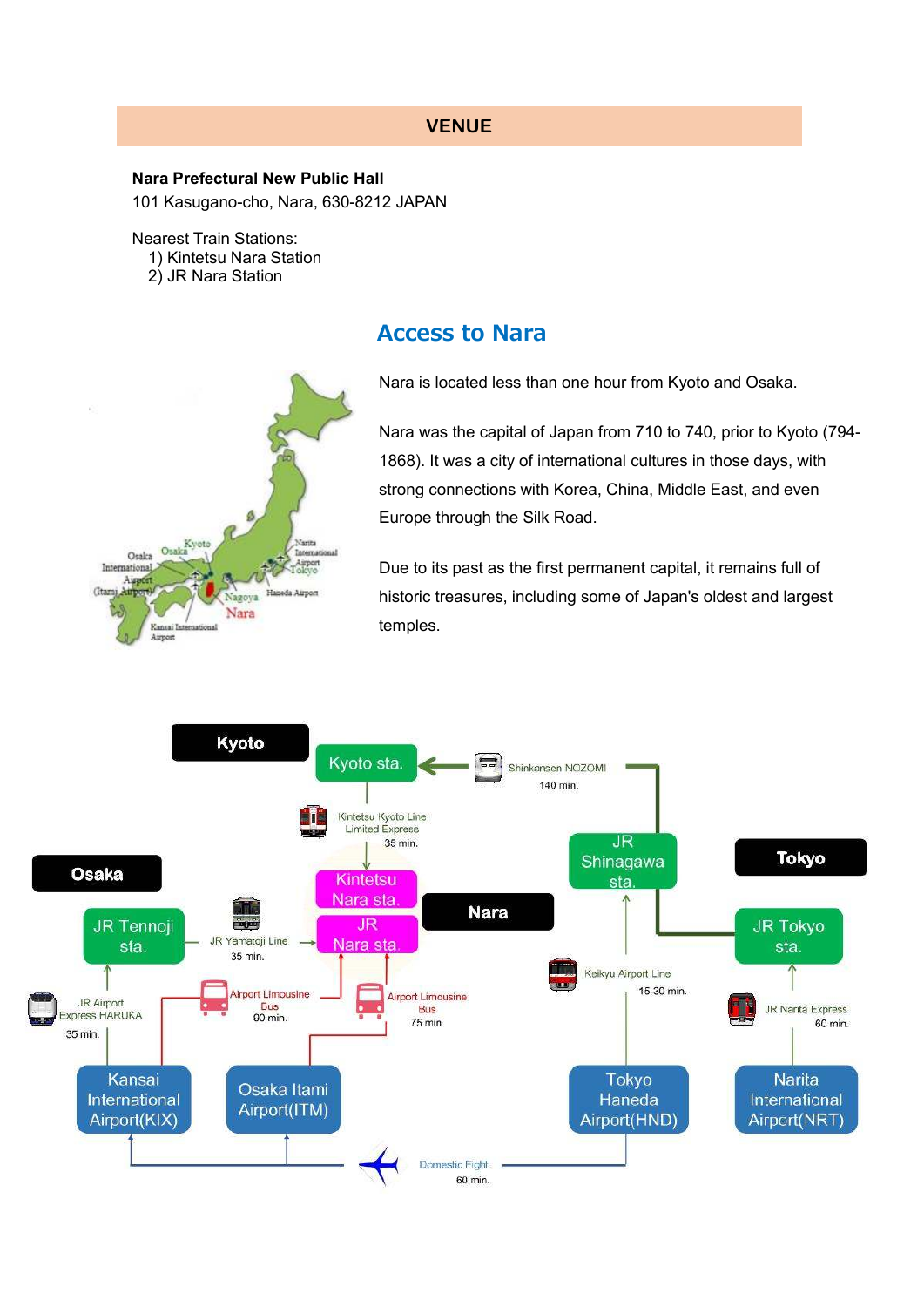

## **KANSAI INTERNATIONAL AIRPORT (TERMINAL1)**

- Bus stop is outside the 1st floor of Terminal 1 Bldg (Bus Stop No. 9)
- Tickets can be purchased from the ticket vending machines located outside the 1st floor of the building.
- Tickets for buses departing from bus stops [9] [12] are sold at Ticket Vending Machine  $[A]$ .
- 2,050 yen /One way



#### **KANSAI INTERNATIONAL AIRPORT (TERMINAL2)**

- Bus stop is outside the 1st floor of Terminal 2 Bldg. (Bus Stop No. 1).
- Tickets can be purchased from the ticket vending machines located outside the 1st floor of the building.
- 2,050 yen /One way

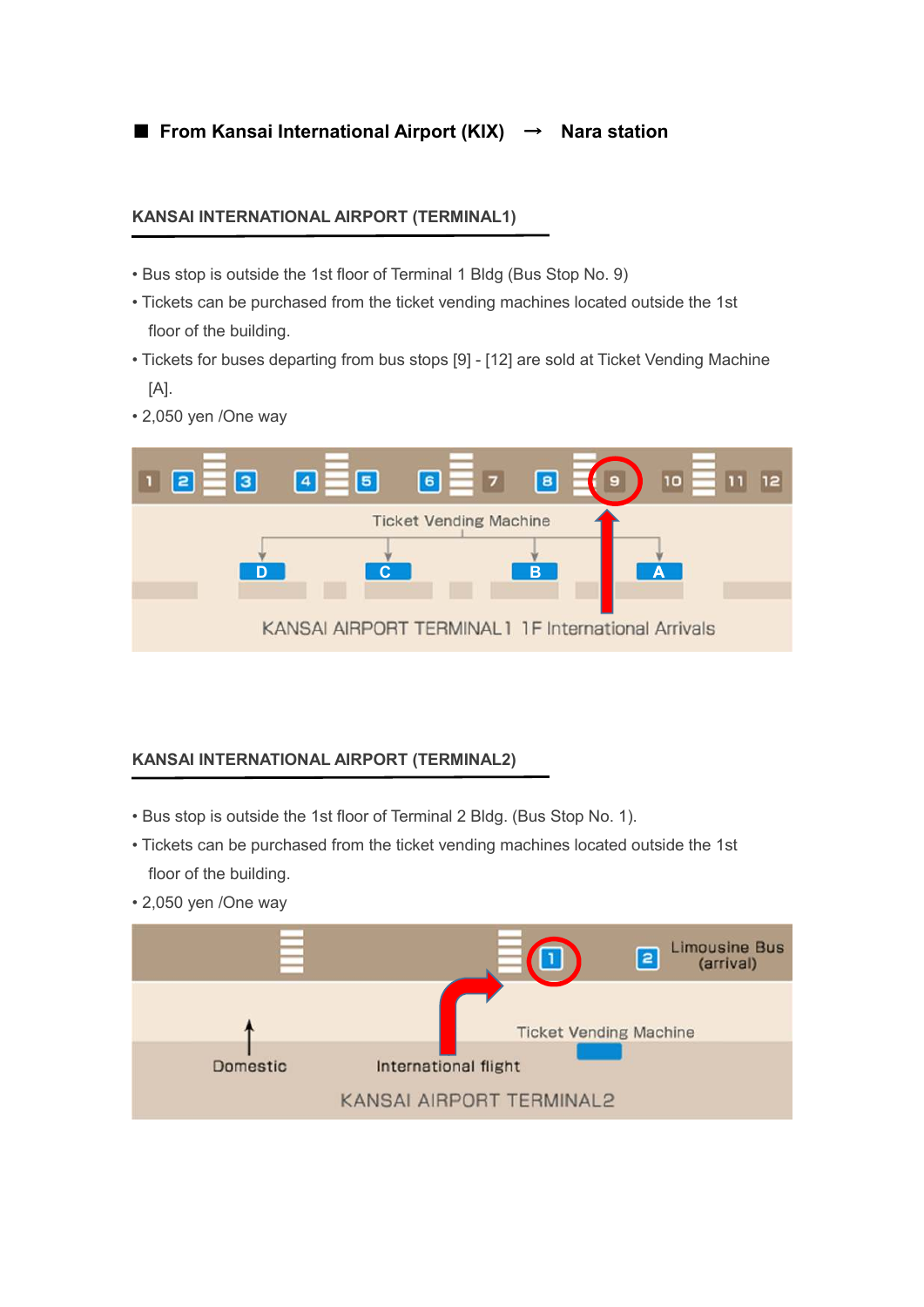| Kansai Airport       |                      | Tenri(Ichinomoto) | Nara Hotel. | <b>Kintetsu Nara</b> | JR Nara Sta. |  |
|----------------------|----------------------|-------------------|-------------|----------------------|--------------|--|
| Terminal 2<br>(from) | Terminal 1<br>(from) | (to)              | (10)        | Sta.<br>(to)         | (to)         |  |
| 7:25                 | 7:40                 | 8:44              | 9:02        | 9:05                 | 9:10         |  |
| 8:25                 | 8:40                 | 9:44              | 10:02       | 10:05                | 10:10        |  |
| 9:25                 | 9:40                 | 10:44             | 11:02       | 11:05                | 11:10        |  |
|                      | 10:40                | 11:44             | 12:02       | 12:05                | 12:10        |  |
|                      | 11:40                | 12:44             | 13:02       | 13:05                | 13:10        |  |
| 12:25                | 12:40                | 13:44             | 14:02       | 14:05                | 14:10        |  |
| 13:25                | 13:40                | 14:44             | 15:02       | 15:05                | 15:10        |  |
| 14:25                | 14:40                | 15:44             | 16:02       | 16:05                | 16:10        |  |
| 15:25                | 15:40                | 16:44             | 17:02       | 17:05                | 17:10        |  |
| 16:25                | 16:40                | 17:44             | 18:02       | 18:05                | 18:10        |  |
|                      | 17:40                | 18:44             | 19:02       | 19:05                | 19:10        |  |
|                      | 18:40                | 19:44             | 20:02       | 20:05                | 20:10        |  |
|                      | 19:40                | 20:44             | 21:02       | 21:05                | 21:10        |  |
|                      | 20:40                | 21:44             | 22:02       | 22:05                | 22:10        |  |
|                      | 21:40                | 22:44             | 23:02       | 23:05                | 23:10        |  |

# **Time Table ( From KIX to Nara )**

#### **Nara Limousine Bus Stop for Kansai International Airport**

The bus ticket to KIX can be purchased at the Nara Kotsu Bus Counter in Kintetsu Nara Station or JR Nara Station.

| Nara                                                                                        |                                                                                                                                              |                                       |  |  |  |  |  |
|---------------------------------------------------------------------------------------------|----------------------------------------------------------------------------------------------------------------------------------------------|---------------------------------------|--|--|--|--|--|
| N                                                                                           | Kintetsu<br>Nara Sta.<br>Nara<br>Line<br>R <sub>169</sub><br>Getting on place<br>house<br><b>Local Bus</b><br>Nara<br><b>BUS</b><br>Terminal | to Kyoto<br><b>Prefectural Office</b> |  |  |  |  |  |
| to Hanna                                                                                    | Kintetsu Nara Sta.<br>(Underground Sta.)<br><b>Getting off</b><br>R369<br><b>BUS</b> place                                                   | to Nara<br>Koen                       |  |  |  |  |  |
| Getting off place<br>BUS                                                                    | <b>Local Bus</b><br>Fountain<br>Terminal<br>Nara Kintetu Bild.<br>Sanjo-dori                                                                 |                                       |  |  |  |  |  |
| <b>BIS JR Nara Sta.</b><br><b>RNara Sta</b><br><b>Bus Terminal No.4</b><br>Getting on place | <b>Nara Hotel</b><br>place<br><b>Nara Hotel BUS</b><br>to Nara City<br>Getting off <b>BUS</b>                                                | Getting on                            |  |  |  |  |  |
| to Matsubara                                                                                | Tenri to Tsu<br>Nishi Meihan Expwy<br><b>Tenri BUS</b><br>(ichinomoto)<br>R169                                                               |                                       |  |  |  |  |  |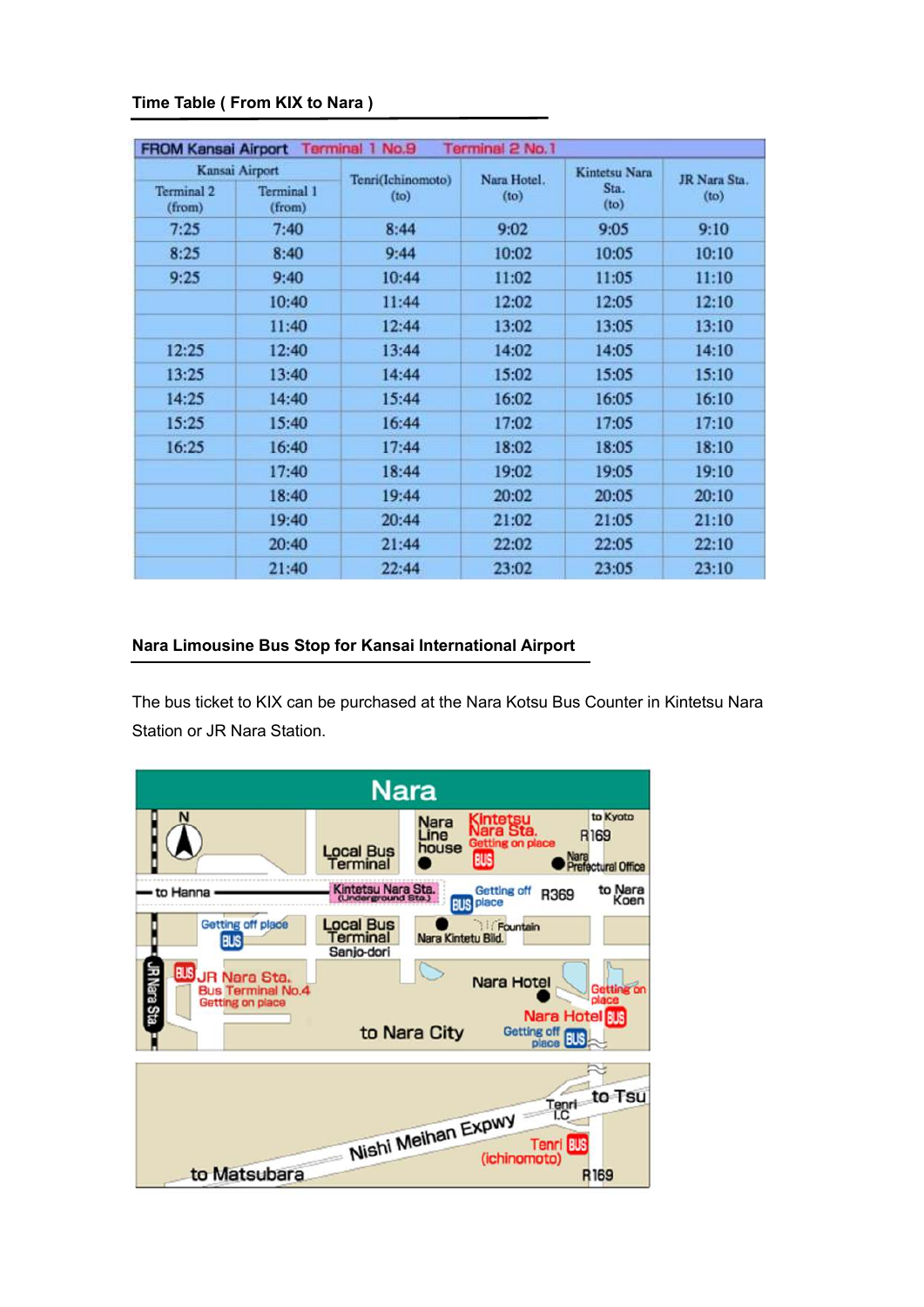#### **Time Table ( From Nara to KIX )**

| JR Nara Sta.<br>(from) | Kintetsu Nara  | Nara Hotel. | Tenri(Ichinomoto) | Kansai Airport     |                    |  |
|------------------------|----------------|-------------|-------------------|--------------------|--------------------|--|
|                        | Sta.<br>(from) | (from)      | (from)            | Terminal 1<br>(to) | Terminal 2<br>(to) |  |
| 6:00                   | 6:05           | 6:08        | 6:22              | 7:25               |                    |  |
| 7:00                   | 7:05           | 7:08        | 7:22              | 8:25               | 8:36               |  |
| 8:00                   | 8:05           | 8:08        | 8:22              | 9:25               | 9:36               |  |
| 9:00                   | 9:05           | 9:08        | 9:22              | 10:25              | 10:36              |  |
| 10:00                  | 10:05          | 10:08       | 10:22             | 11:25              |                    |  |
| 11:00                  | 11:05          | 11:08       | 11:22             | 12:25              |                    |  |
| 12:00                  | 12:05          | 12:08       | 12:22             | 13:25              | 13:36              |  |
| 13:00                  | 13:05          | 13:08       | 13:22             | 14:25              | 14:36              |  |
| 14:00                  | 14:05          | 14:08       | 14:22             | 15:25              |                    |  |
| 15:00                  | 15:05          | 15:08       | 15:22             | 16:25              | 16:36              |  |
| 16:00                  | 16:05          | 16:08       | 16:22             | 17:25<br>17:36     |                    |  |
| 17:00                  | 17:05          | 17:08       | 17:22             | 18:25              | 18:36              |  |
| 18:00                  | 18:05          | 18:08       | 18:22             | 19:25<br>19:36     |                    |  |
| 19:00                  | 19:05          | 19:08       | 19:22             | 20:25              | 20:36              |  |
| 20:00                  | 20:05          | 20:08       | 20:22             | 21:25              |                    |  |
| 21:00                  | 21:05          | 21:08       | 21:22             | 22:25              |                    |  |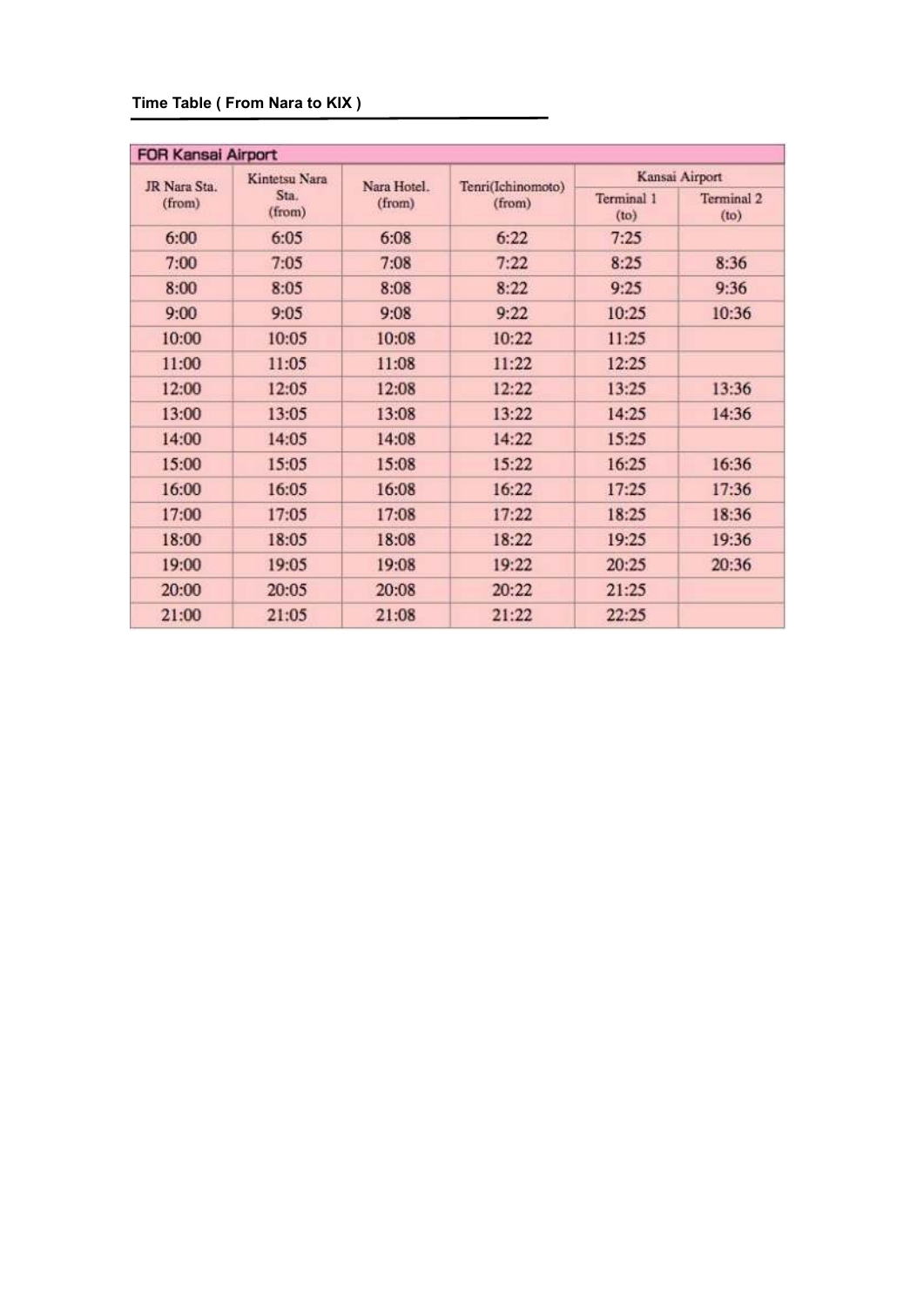# ■ **From Osaka(Itami) Airport (ITM)** → **Nara station**

**•** Bus stop is outside the 1st floor of the Terminal Building.

- North Terminal Bus Stop No. 0
- South Terminal Bus Stop No. 10
- Tickets can be purchased from the ticket vending machines located outside the 1st floor of the building.
- 1,480 yen/ One way



#### **Time Table ( From ITM to Nara )**

| <b>FROM</b><br>Osaka(Itami)<br>Airport South<br>terminal No10 | <b>FROM</b><br>Osaka(Itami)<br>Airport North<br>terminal No.0 | TO.<br>Daini Hanna<br><b>Ikoma</b> | TO.<br>Hanna Hourai | TO.<br>Hanna<br>Sugawara | TO.<br>Nara City Hall | TO:<br>Shin-Omiya<br>Sta. | TO.<br>Kintetsu Nara<br>Sta. | TO:<br>JR Nara Sta. |
|---------------------------------------------------------------|---------------------------------------------------------------|------------------------------------|---------------------|--------------------------|-----------------------|---------------------------|------------------------------|---------------------|
| 08:30                                                         | 08:35                                                         | 09:16                              | 09:23               | 09:24                    | 09:29                 | 09:31                     | 09:35                        | 09:45               |
| 09:30                                                         | 09:35                                                         | 10:16                              | 1023                | 10:24                    | 10:29                 | 10:31                     | 10:35                        | 10:45               |
| 10:30                                                         | 10:35                                                         | 11:16                              | 11:23               | 11:24                    | 11:29                 | 11:31                     | 11:35                        | 11:45               |
| 11:30                                                         | 11:35                                                         | 12:16                              | 12:23               | 12:24                    | 12:29                 | 12:31                     | 12:35                        | 12:45               |
| 12:30                                                         | 12:35                                                         | 13:16                              | 13:23               | 13:24                    | 13:29                 | 13:31                     | 13:35                        | 13:45               |
| 14:30                                                         | 14:35                                                         | 15:16                              | 1523                | 15:24                    | 15:29                 | 15:31                     | 15:35                        | 15:45               |
| 16:00                                                         | 16:05                                                         | 16:46                              | 16:53               | 16:54                    | 16:59                 | 17:01                     | 17:05                        | 17:15               |
| 17:00                                                         | 17:05                                                         | 17:46                              | 17:53               | 17:54                    | 17:59                 | 18:01                     | 18:05                        | 18:15               |
| 18:00                                                         | 18:05                                                         | 18:46                              | 18:53               | 18:54                    | 18:59                 | 19:01                     | 19:05                        | 19:15               |
| 19:15                                                         | 19:20                                                         | 20:01                              | 20:08               | 20:09                    | 20:14                 | 20:16                     | 20:20                        | 20:30               |
| 19:50                                                         | 19.55                                                         | 20:36                              | 20:43               | 20:44                    | 20:49                 | 20:51                     | 20:55                        | 21:05               |
| 20:30                                                         | 20:35                                                         | 21:16                              | 21:23               | 21:24                    | 21:29                 | 21:31                     | 21:35                        | 21:45               |
| 21:05                                                         | 21:10                                                         | 21:51                              | $21 - 58$           | 21:59                    | 22:04                 | 22:08                     | 22:10                        | 22:20               |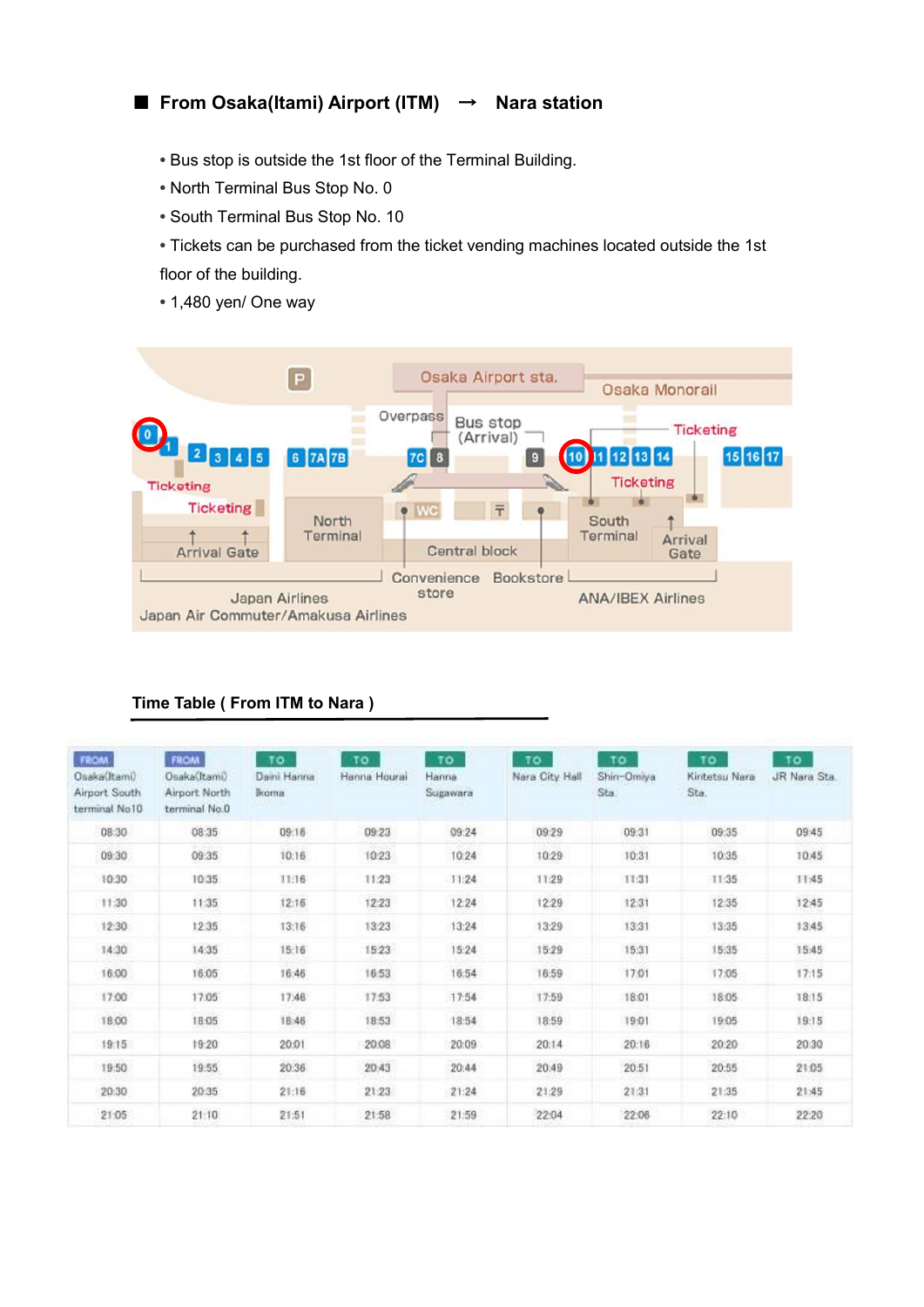#### **Nara Limousine Bus Stop for Itami Airport**



The bus ticket to ITM can be purchased at the Bus driver or Bus staff.

#### **Time Table ( From Nara to ITM )**

| FROM<br>JR Nara Sta. | FROM<br>Kintetsu Nara<br>Sta: | FROM<br>Shin-Omiya Sta. | <b>FROM</b><br>Nara City Hall | <b>FROM</b><br>Hanna Sugawara | FROM<br>Hanna Hourai | FROM<br>Daini Hanna<br><b>Ikoma</b> | TO.<br>Osaka Itami<br>Airport. |
|----------------------|-------------------------------|-------------------------|-------------------------------|-------------------------------|----------------------|-------------------------------------|--------------------------------|
| 05:35                | 05:40                         | 05:44                   | 05:46                         | 05:51                         | 05:52                | 05:59                               | 06:40                          |
| 06:05                | 06:10                         | 06:14                   | 06:16                         | 06:21                         | 06:22                | 06:29                               | 07:10                          |
| 06:35                | 06:40                         | 06:44                   | 06:46                         | 06:51                         | 06.52                | 06:59                               | 07:40                          |
| 07:15                | 07:25                         | 07:29                   | 07:31                         | 07:36                         | 07:37                | 07:44                               | 08:25                          |
| 09:15                | 09:20                         | 09:24                   | 09:26                         | 09:31                         | 09:32                | 09:39                               | 10:20                          |
| 10:45                | 10:50                         | 10:54                   | 10:56                         | 11:01                         | 11:02                | 11.09                               | 11:50                          |
| 12:15                | 12:20                         | 12:24                   | 12:26                         | 12:31                         | 12:32                | 12:39                               | 13:20                          |
| 13:15                | 13:20                         | 13:24                   | 13:26                         | 13:31                         | 13:32                | 13:39                               | 14:20                          |
| 14:15                | 14:20                         | 14:24                   | 14:26                         | 14:31                         | 14:32                | 14:39                               | 15.20                          |
| 15:15                | 15:20                         | 15:24                   | 15:26                         | 15:31                         | 15:32                | 15:39                               | 16:20                          |
| 16:15                | 16:20                         | 16:24                   | 16:26                         | 16:31                         | 16:32                | 16:39                               | 17:20                          |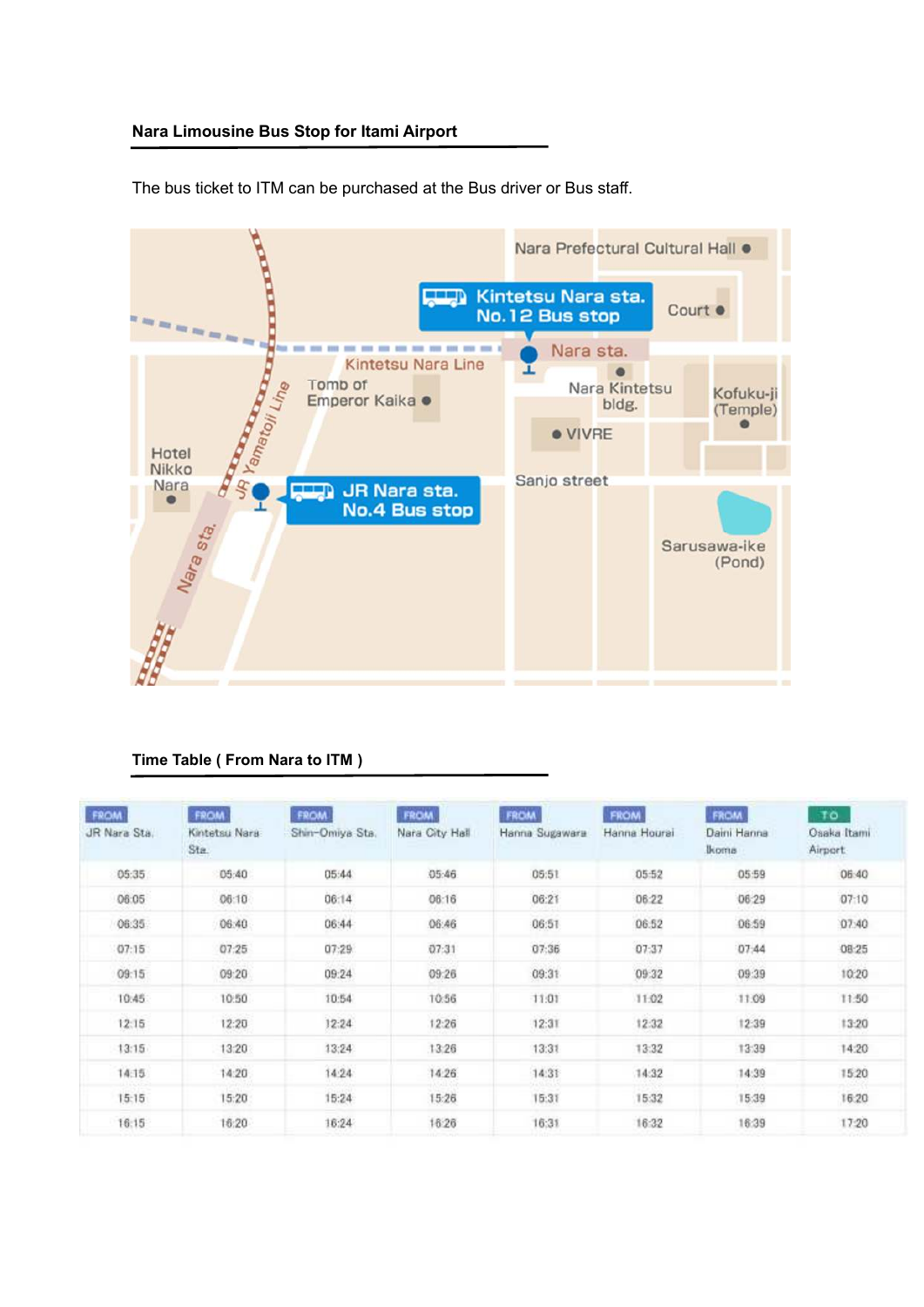# JR Line . Kintetsu Line

# ■ **From Kansai International Airport (KIX)** → **JR Nara station**

By Japan Railways (JR) The fare is JPY 1,710



■ **From Kyoto** → **Kintetsu Nara station** 

By Kintetsu Railways

1. Twice hourly departing limited express trains (tokkyu) take about 35 minutes and cost \*1,130 yen for the one way trip from Kyoto Station to Kintetsu Nara Station. \*( 620 yen +

Limited Express Ticket 510 yen )

2. By hourly departing direct express trains (kyuko), the one way journey takes about 50 minutes and costs 620 yen.

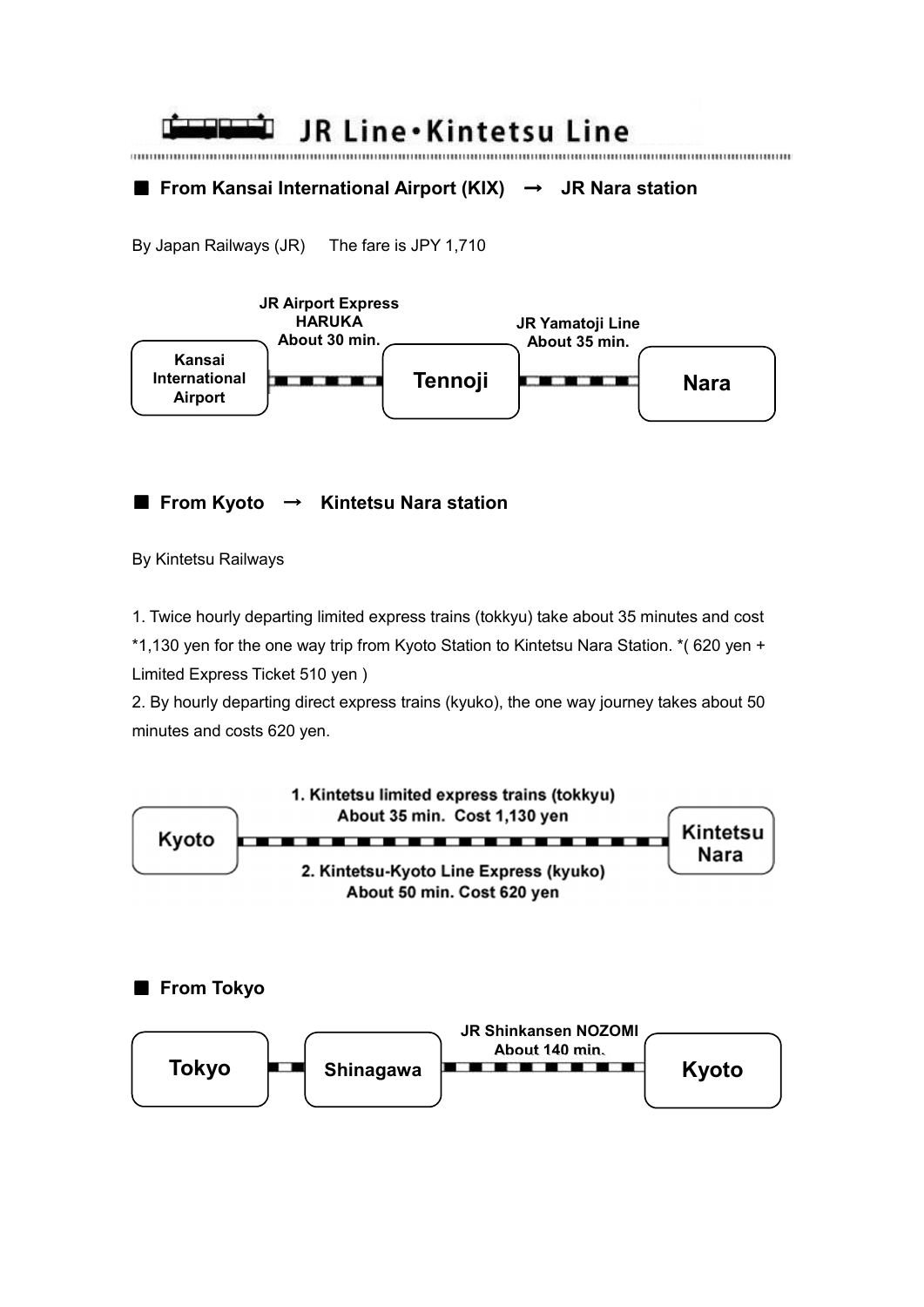# **Access from JR and Kintetsu Nara stations to the venue "Nara Prefectual New Public Hall"**



# **On foot**

The distances from JR and Kintetsu Nara stations to the venue are 2 km and 1.2 km, which are about 30 min and 20 min walk, respectively.



# **By Taxi**

The taxi fees from JR and Kintetsu Nara stations to the venue are 680-750 and 1040-1200 JPY, respectively. It takes about 10 min from the stations to the venue.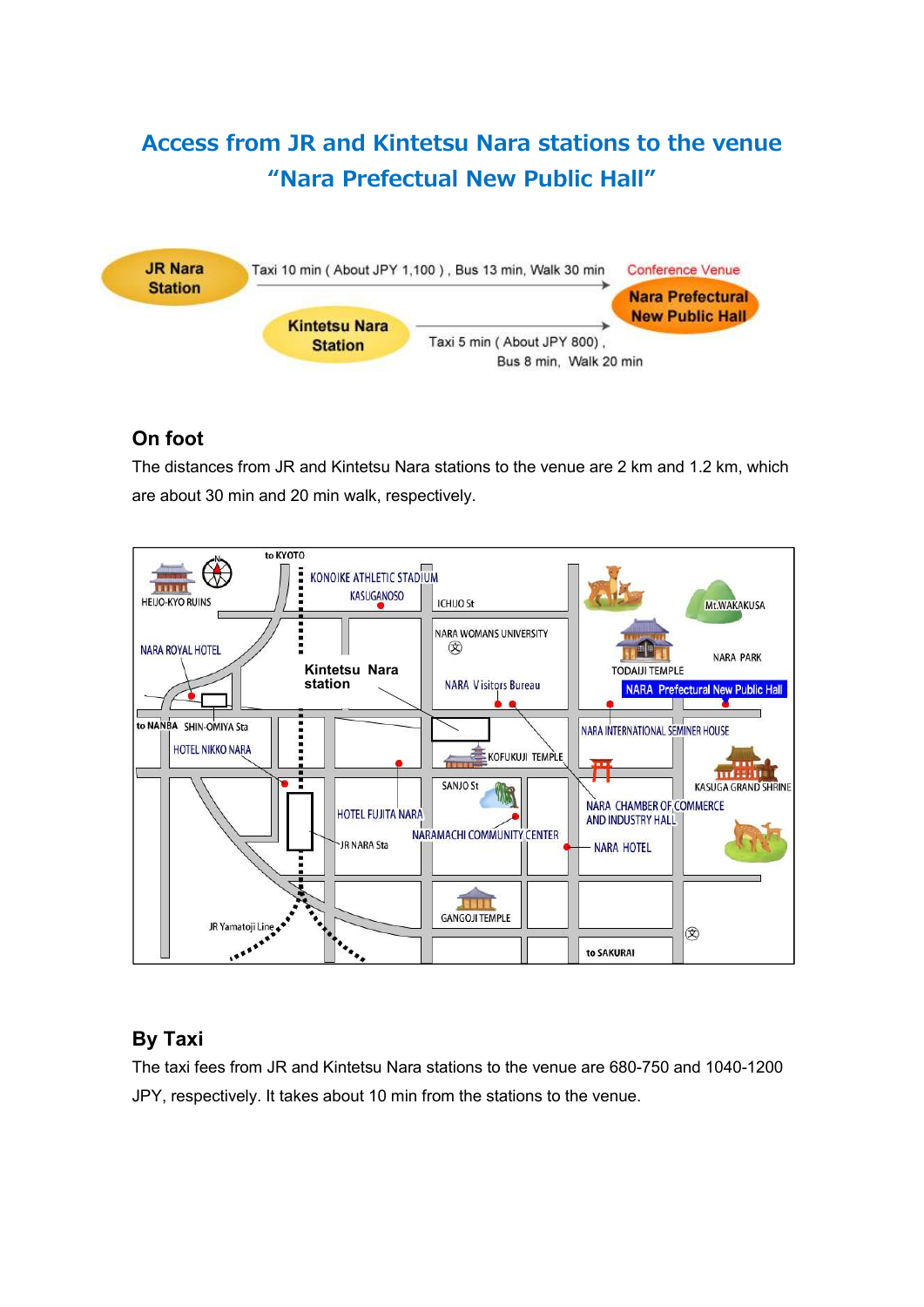# **By City Bus**

Please take the city bus #2 (the outer loop line), 70, 97, or 98, departing at the bus stop No. 1, East exit of JR Nara station */* Kintetsu Nara station.

When you take the "Outer Course City Circular" bus #2 (the outer loop line), get off the bus stop "Daibutsuden Kasuga Taisha mae", and then walk 3 minutes toward a hill. When you take the bus #70, 97 or 98, get off the bus stop "Ken-shinkokaido (Nara Prefectural New Public Hall)".

The city-circle bus is operated every 6-10 minutes from early morning (around 6:00) to midnight (around 23:30). The fee is 210 JPY.



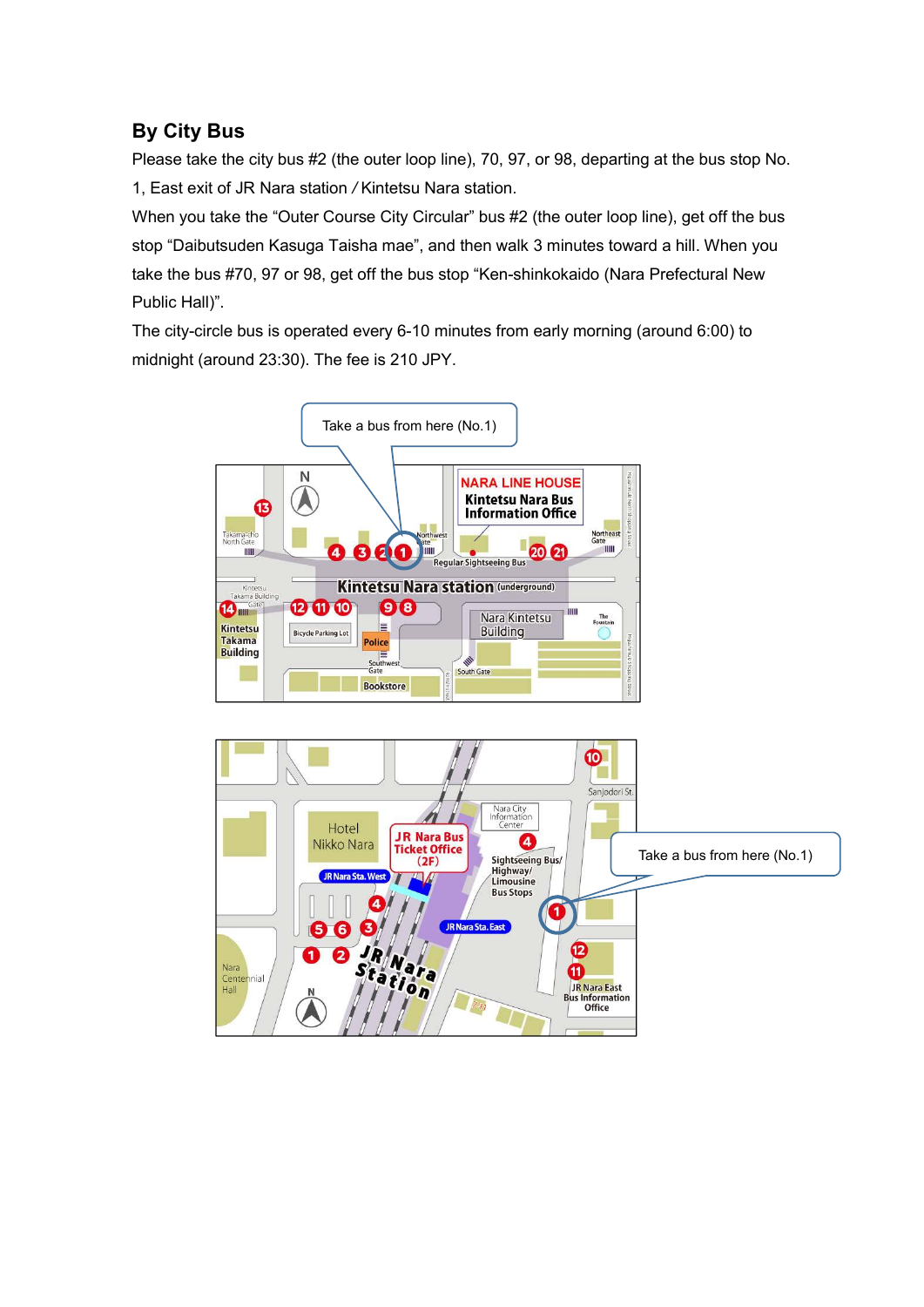#### **How to ride the city bus**

The city bus (Nara Kotsu Bus Lines) operates both front- and rear-boarding buses. When you use the bus in Nara, please pay attention to the entrance.

#### 1. Front-boarding type

 On a front-boarding bus, pay the fixed fare when you board.

 (If you have the Nara Bus Pass, please show it to the driver when you get on the bus. And you will be allowed to ride this bus.)



(and pay the fare)

#### 2. Rear-boarding type

On a rear-boarding bus, please take a boarding ticket from the ticket printer as you board and then pay the specified fare for your stop when you get off the bus. Fares are shown on a fare chart beside and above the driver's seat; look for your ticket's number to find the correct fare. Drop your fare and boarding ticket into the fare box when you get off.



(If you have Nara Bus Pass, please take a boarding ticket when you board. Then show your Pass and boarding ticket to the driver when you get off the bus without any other payments in allocated area.)